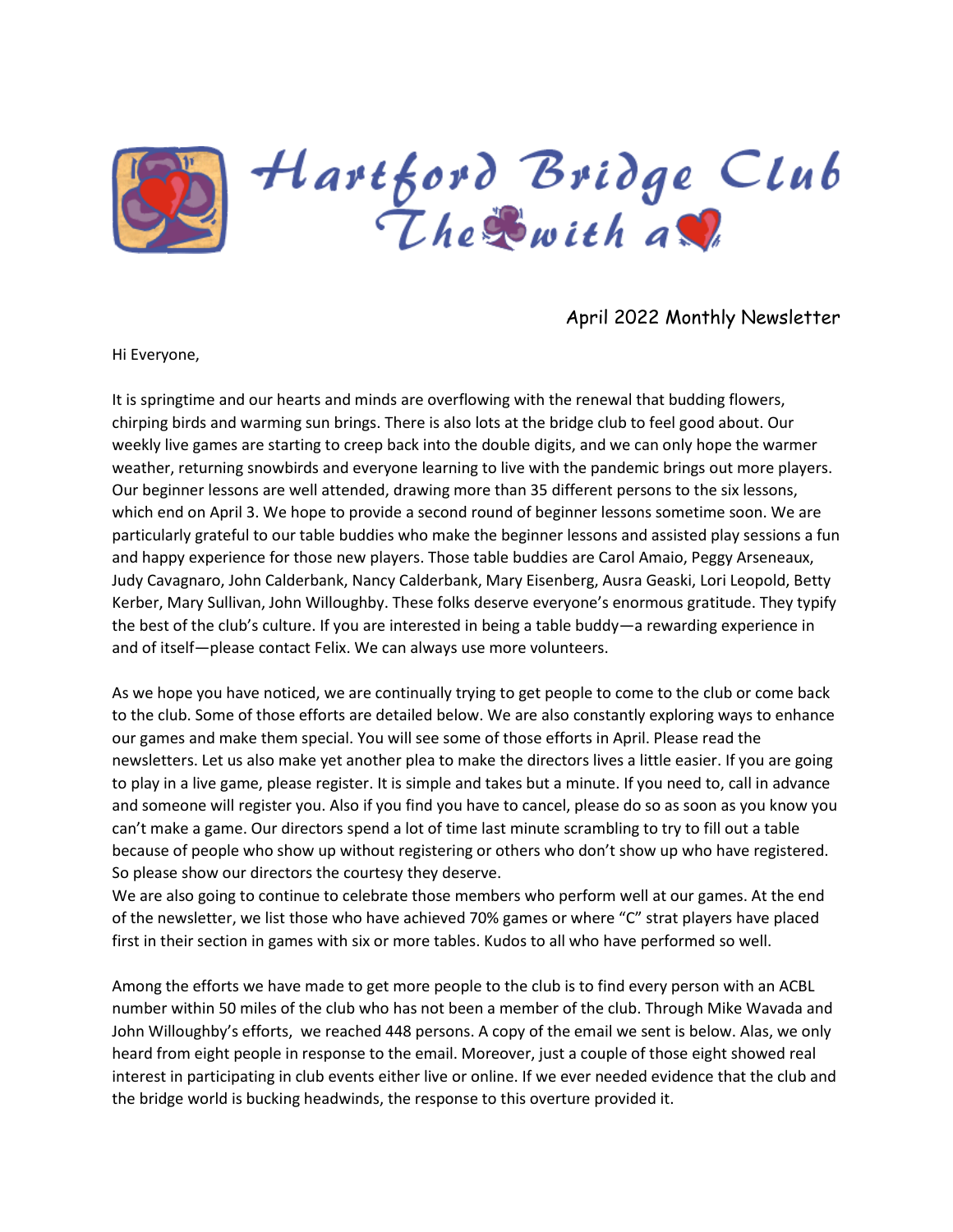### \* \* \* \* \* \* \*

#### **EMAIL TO NON-HBC ACBL MEMBERS IN AREA**

This is being written to you because we have recently received notice that you have moved into the area or live in the area and have been a member of the ACBL in the past. The Hartford Bridge Club loves bridge players like you. Indeed, it has nearly 400 members who are avid bridge players. We would love the opportunity for you to join them and play bridge with them. The club is the largest bridge club in New England. It is member owned, so the members themselves control the games and activities of the club. It prides itself on being a friendly, welcoming place where people make lifelong friends. We also have lots of educational activities for every level of bridge player. If you have been away from the game and desire to return to it, we have just the programs for you.

Despite the challenges of the pandemic we continue to have live games as well as online games. Do you need a partner? Contact us, and we will find someone to pair you with, whether you have lots of masterpoints or very few.

Please take a few minutes and check us out at [www.hartfordbridgeclub.org,](http://www.hartfordbridgeclub.org/) or email me at [felixjspringer1@gmail.com](mailto:felixjspringer1@gmail.com) for more information. We look forward to hearing from you in the near future.

All the best,

Felix Springer

President, Hartford Bridge Club

\* \* \* \* \* \* \*

Similarly, we have written to everyone who has been a member of the club in the last few years, but has not rejoined—well over 100 people—and everyone who took beginner lessons just prior to the pandemic hitting in March of 2019 who has not participated in anything at the club since then—more than 60 folks. We have asked what the club can do to rekindle their interest in bridge and in participating in lessons or games at the club. Here we have had some successes; not as many as we would wish for, but we keep trying. Unfortunately for the club, we learned that many people have moved South. One of the headwinds we are facing.

Lastly, as part of this newsletter we thought we would share with you some recent correspondence with the 7NT World Alliance. 7NT World, an alliance of two major Boston clubs, the Bridge Spot and the Newton Bridge Club, along with the old 7NT bridge club in Stamford and the Essex Bridge Center in New Jersey, as well as several smaller clubs primarily in Massachusetts approached us to join the alliance. At the beginning of March, John Willoughby, Sally Kirtley and we two participated in a 40-minute zoom conference call with the three principals of 7NT. They were very eager for the Hartford Bridge Club to join them. We obtained considerable information about what it would mean for our club to join them. The key questions were what would the club gain by joining and what could it lose? In other words, what are the benefits and risks? We did a thorough analysis of those questions and had a thorough discussion at the club's Board of Trustees meeting. Felix was designated to communicate with Joe Grill, one of the principals of the 7NT World Alliance, the results of that discussion. Below is Felix's letter and Joe Grill's response.

That's all for now. We'd love to hear from you. Remember it's your club and you matter to us. All our very best, Donna and Felix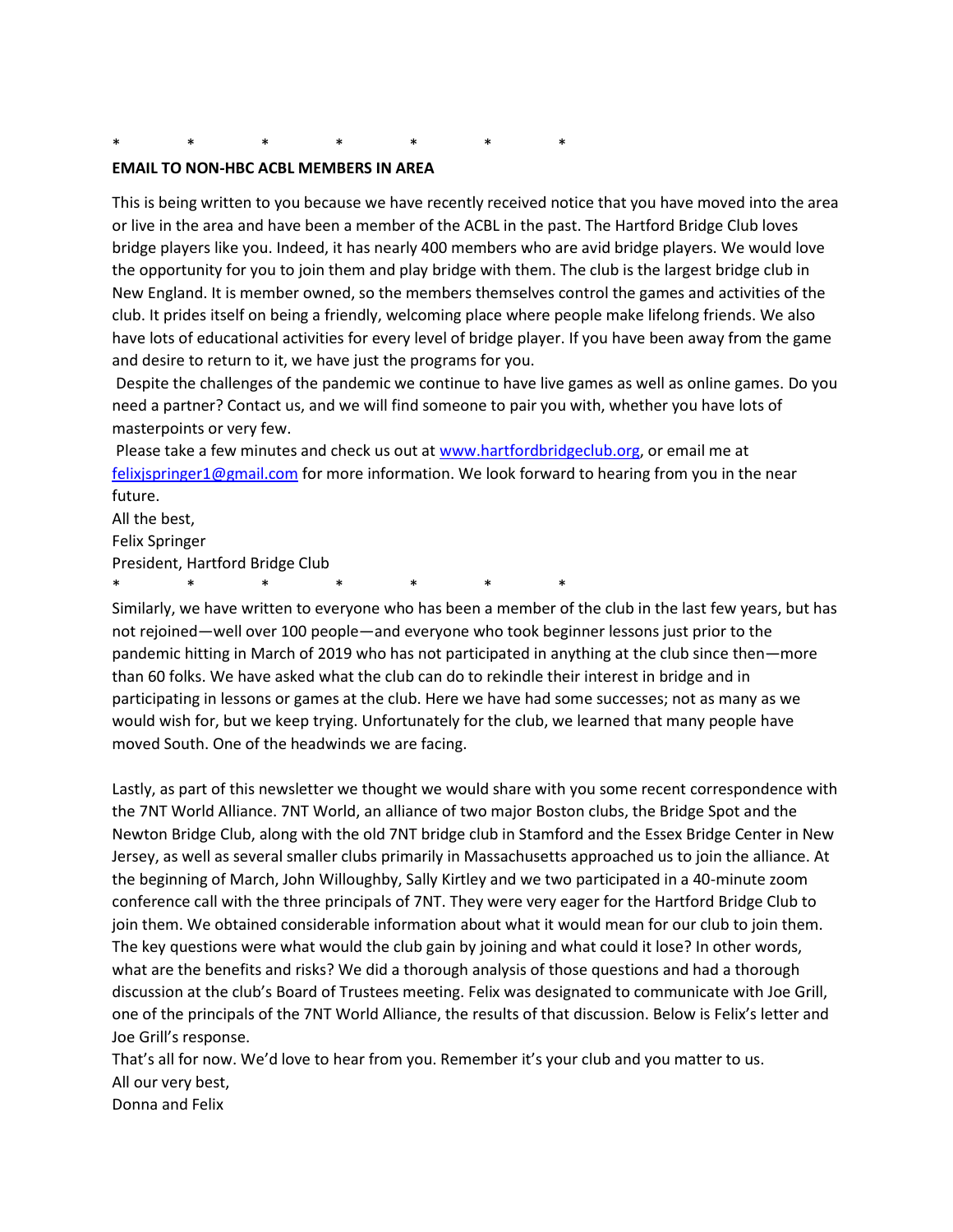\* \* \* \* \* \* \*

#### Joe,

Yesterday we had a thorough discussion at our monthly board meeting of the prospect of the Hartford Bridge Club (HBC) joining 7NT World's alliance of bridge clubs. We very much appreciated the information you, David and Dean so graciously shared with us last Thursday. We carefully reviewed that information as well as performed an analysis of the potential financial impact on HBC of joining 7NT world.

Several matters stood out for the board. First, we looked at the last six months of online revenue and compared it with what HBC would receive from 7NT world assuming we had the same number of tables. Essentially, HBC would receive on average about \$75 a month less than we currently receive if we received \$2 a player. The consensus on the board was moreover that it was highly unlikely that HBC members would play at 7NT World games as frequently as they play at HBC online games, let alone more frequently. One, they are a dollar more (HBC games cost \$5 while 7NT World games cost \$6) and our limited game players are particularly fond of playing with one another and indeed are not particularly happy to see substitutes in their games. Further, we struggle to have and maintain our open online games. They cost \$3 a game and still aren't thriving. We lose a considerable number of open players to BBO's \$2.29 games and it again appeared to the board that these players are very unlikely to find 7NT World games particularly attractive if we couldn't get them to HBC open online games. I note also that we are trying to add to our limited face-to-face games at the club and the board was concerned about just how much appetite there would be for bridge among limited players, as many of these players participate in both live and online games and board didn't want anything to jeopardize the viability of these games. The additional masterpoints available and frequency of 7NT World games were just not thought to be a sufficient draw. In short, the board consensus was that joining 7NT World was likely to be a money losing proposition or at the very rosiest projections something close to break even. Second, there was real concern about our directors. There are currently 8 online games and we appreciated your willingness to find slots for them, but the board was concerned about inevitable conflicts and the loss of a tight-knit loyal unit. Further, HBC takes very seriously that it is a club with a heart. Our games are not like tournament games and people are forgiving of other players' peccadilloes, particularly in our limited games. We noted your pride in your "tournament-like" games and the instructions you give directors and that is commendable, but that is not in line with our culture. Third, the board unanimously was very concerned about the loss of the club's identity. We are the oldest club in North America and take great pride in that and the culture that has been built. We have a large number of very loyal members and there was concern that that loyalty and identity would be adversely affected by joining with 7NT World. Joining would affect our educational programs as well as those who are giving freely and generously of their time and money to the club.

In addition, there were other issues that the board did not consider, but would have to be analyzed if HBC joined 7NT World, e.g., the effect on HBC's 501 (c)(3) status.

The bottom line is that HBC is not prepared to join 7NT World at this time. As we know, the bridge world and a club's circumstances can change rapidly. I also want to thank you, Dean and David again for generously sharing how 7NT World works. Considering whether to join was a very useful exercise for our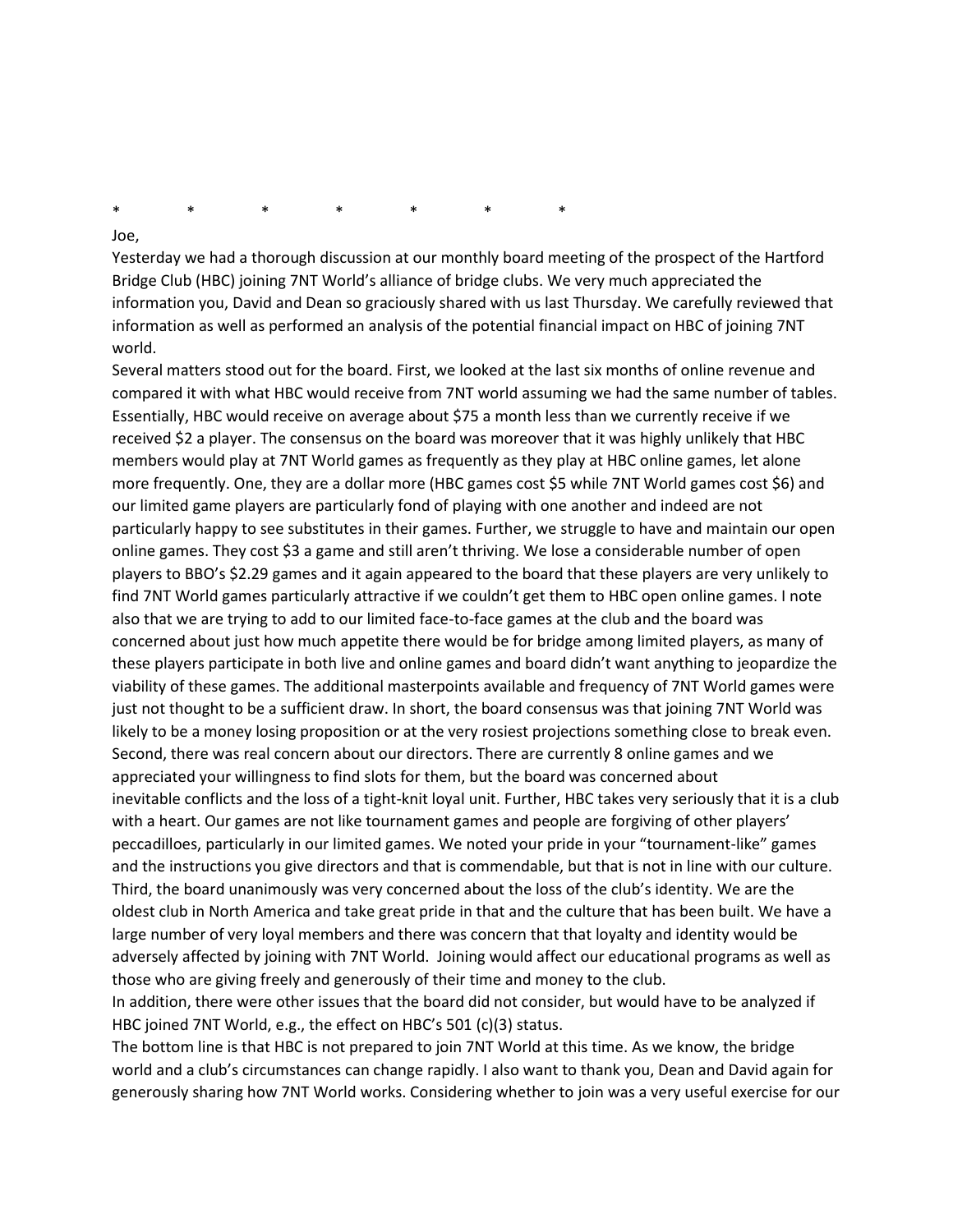board and I hope the length of this email and the issues addressed convey how seriously we took your overture to HBC.

One last thought—our common enemy is BBO's \$2.29 games. Have you given any thought to a lobbying effort to have some of the money from those games go to clubs? Clubs have been decimated as you and I well know. Any thoughts?

Thanks again and thanks for reaching out to us.

Best,

Felix

**From:** [Joseph Grill](mailto:joseph.michael.grill@gmail.com) **Sent:** Wednesday, March 16, 2022 10:10 PM **To:** [Felix Springer](mailto:felixjspringer1@gmail.com) **Subject:** Re: 7NT World Alliance Felix,

I thank you for your prompt and very thorough response. I know that your board has already made a decision, but please allow me to respond to your concerns should you wish to examine this in the future. Our real goal is to form an alliance of D25 clubs. Since HBC is the largest and oldest club in D25, we were really hoping you would be a part of our team. This decision is certainly a disappointment to us.

Considering the size of your club, \$75 per month seems to be "in the noise." Wouldn't you agree? Certainly, if it were a matter of \$75, we wouldn't let that stand in the way, but it seems like that's not the main issue. One of the things that we can show is clubs that give their players more options will get their players to play more. We even have a unique loyalty program at our club that rewards players for doing so. I hesitate to bring this up because I don't want to generate any ill will, but a handful of players from your club do play as guests in our club from time to time. Please understand that we did not court any of them. We never ever poach. They found us through word of mouth or came in with a friend who is a member of our club. These players would be credited to your club as they would no longer be our guests, but your members. As for your limited game players, if they want to play face to face, they will. If they want to play online they will choose one of the big alliances who are more than happy to admit them given the relaxed guest policy. They might also choose the new BBO 499er games for \$2. I just hate losing players to Southeast because of the unethical business practices they have employed.

When we created 7NTWorld by combining with the 2 clubs in Boston in 2020, a couple of my 499ers did bring up the fact that they were unsure about playing against "strangers." How does the cliche go? "A stranger is just a friend you haven't met yet." Many of them do things like attend After-Talks, Supervised play and our free lessons. They have gotten to know each other by chatting at the table. I even have a partnership matching service and have paired up players from all over New England. Some have even made plans to meet at Nationals in the summer to play F2F after developing an online partnership! How great is that??? We might even get a cocktail hour together for all of our players. Anyway, while a handful did bring up an objection early on, these objections quickly vanished when they realized that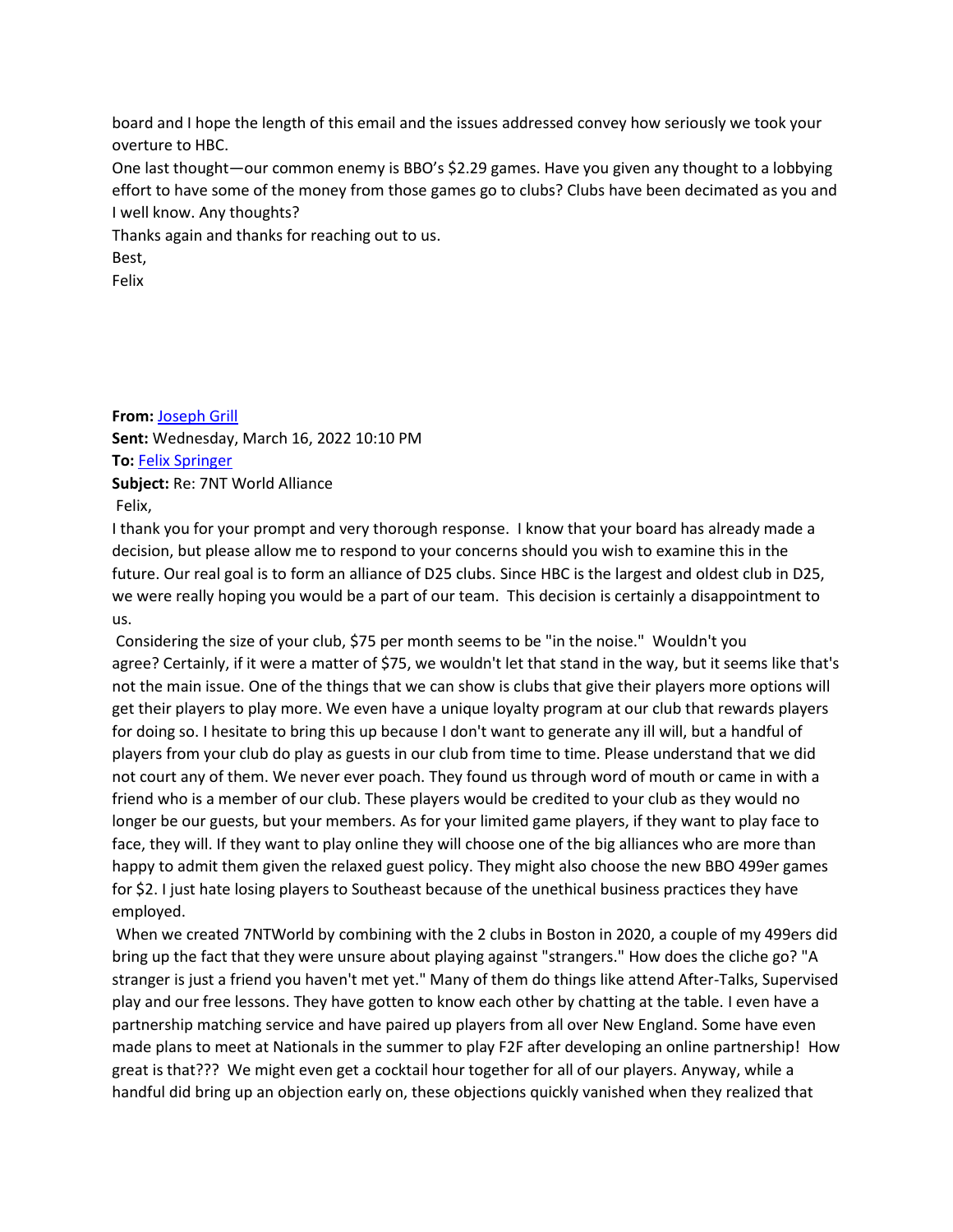they would get to meet new people, earn more points and have more game choices.

Our directors are excellent and we focus on customer service. Many of our director meetings on Sunday evening focus on how we can serve the players better. From day 1, when I ran my face-to-face club I asked myself every day-- what does the customer want? How do I make the customer happy? True, we can make very technically correct rulings when needed... but....we use teams to make tough decisions, which frankly come up in the open games primarily. I cannot remember the last time I was called for something like a hesitation in a limited MP game. We have a very gentle approach to our limited games and always consider the level of the game when making rulings. If you would like to have one of our directors join us for a session and see how we actually run things, I'm sure you would be impressed. As for the \$2.29 games, I agree they are killers. However, there's nothing that can be done about these games. Many people have the misconception that because it has "ACBL" in the title on BBO, that the ACBL is somehow running these. These games are not run by the ACBL in any way. These games are run by BBO, using BBO directors, under BBO's ACBL sanction like any private club. The ACBL receives only the 25 cent sanction fee from BBO for these games and the remainder is kept by BBO. The ACBL would have no more means of coercing BBO to hand over this money than they would at coercing your private club to do so. BBO owns the platform and they have an iron-clad contract that runs for 2.5 more years that allows them to run online bridge. I shake my head every single time someone brings this topic up at the Round Table meeting...there's nothing that can be done about these for about 2 years. By that time, it may be too late for many clubs.

Our door is always open. But please, consider the direction things are heading online. The ACBL has loosened the restrictions in steps at every turn and frankly many of the people making the decisions do not understand online bridge. Do you remember the progression? First, there were no guests. Then, clubs could waive their members and allow them into other clubs. Then 5% guests with no guest-guest pairs. Then 15% with guest-guests allowed. Currently 15% with 4 FREE guests per game and anyone playing with club members or free agents don't count as guests! What's the next loosening that will occur? What IF they lift the restrictions and let clubs compete freely? Where does that leave all of us? In my opinion, the only way to survive and keep our players is to work together as a unified D25. Big games get bigger and small games die out. If you joined us and we billed our club as a D25 club, I think we could get others to join. As for a loss of identity, I don't have a snappy reply. Online identity is going to be diluted for sure. We all agreed to give up some of that individuality in order to form this club. Was it worth the trade off? I'm biased, but I say it was a good thing for my club.

Just a heads up about Southeast...the ACBL is allowing them to add new members if the member can show that the player has no "reasonable place to play." If you don't have an open game, your open players can be "justifiably" added to Southeast's include list. Southeast encourages all of their guests to apply for membership at their club and even tells them exactly what to say to Lynn Chapin to get in. It sickens me.

I smell dinner cooking so I'll stop now.  $\bigcirc$ All the best, Joe Grill **\* \* \* \* \* \* \***

**Strat "C" Winners in Open Games- Section Top** Bernhard Kohn, Jr. and Joanne Lloyd 63.89%